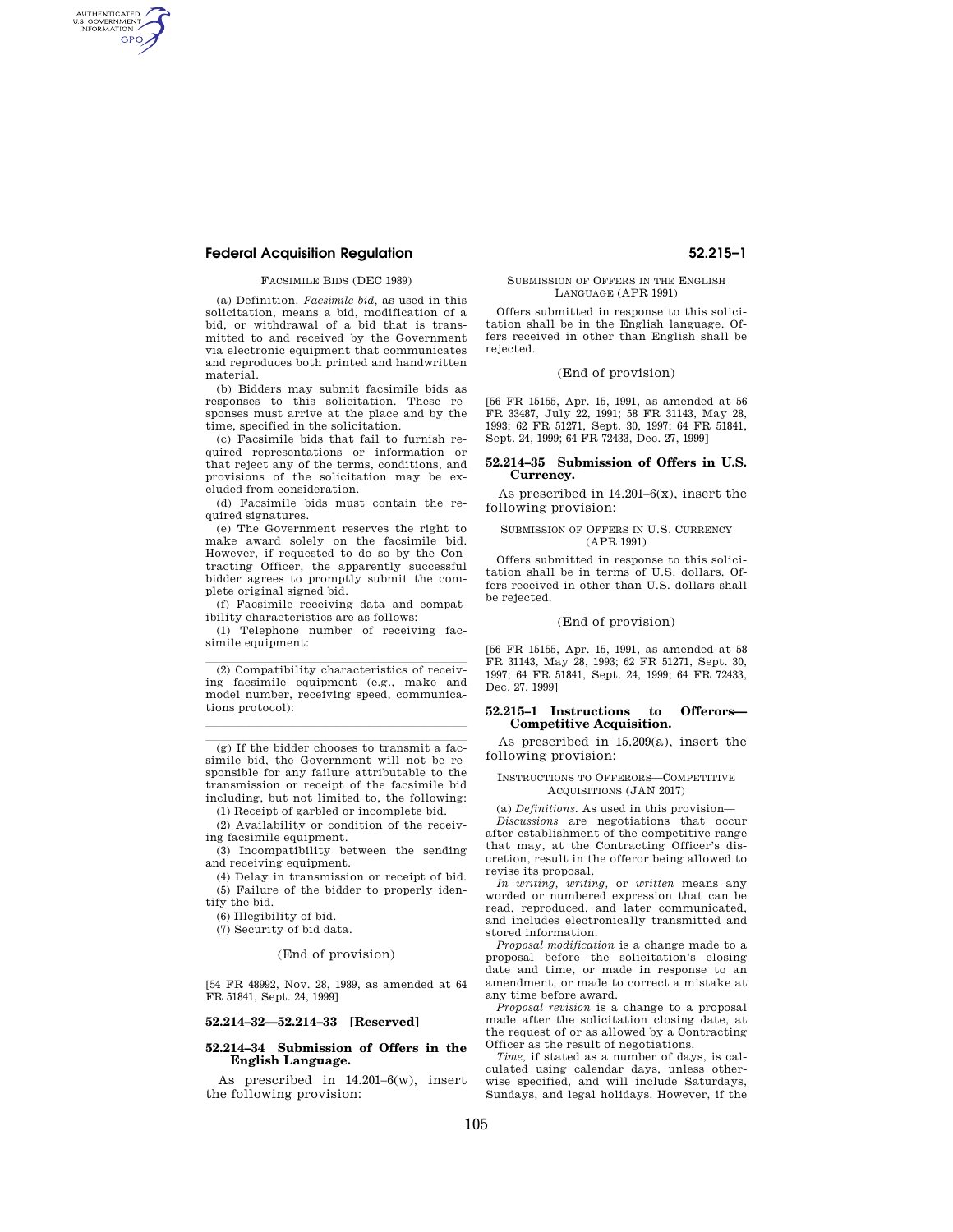last day falls on a Saturday, Sunday, or legal holiday, then the period shall include the next working day.

(b) *Amendments to solicitations.* If this solicitation is amended, all terms and conditions that are not amended remain unchanged. Offerors shall acknowledge receipt of any amendment to this solicitation by the date and time specified in the amendment(s).

(c) *Submission, modification, revision, and withdrawal of proposals.* (1) Unless other methods (e.g., electronic commerce or facsimile) are permitted in the solicitation, proposals and modifications to proposals shall be submitted in paper media in sealed envelopes or packages (i) addressed to the office specified in the solicitation, and (ii) showing the time and date specified for receipt, the solicitation number, and the name and address of the offeror. Offerors using commercial carriers should ensure that the proposal is marked on the outermost wrapper with the information in paragraphs  $(c)(1)(i)$  and  $(c)(1)(ii)$  of this provision.

(2) The first page of the proposal must show—

(i) The solicitation number;

(ii) The name, address, and telephone and facsimile numbers of the offeror (and electronic address if available);

(iii) A statement specifying the extent of agreement with all terms, conditions, and provisions included in the solicitation and agreement to furnish any or all items upon which prices are offered at the price set opposite each item;

(iv) Names, titles, and telephone and facsimile numbers (and electronic addresses if available) of persons authorized to negotiate on the offeror's behalf with the Government in connection with this solicitation; and

(v) Name, title, and signature of person authorized to sign the proposal. Proposals signed by an agent shall be accompanied by evidence of that agent's authority, unless that evidence has been previously furnished to the issuing office.

(3) *Submission, modification, revision, and withdrawal of proposals.* (i) Offerors are responsible for submitting proposals, and any modifications or revisions, so as to reach the Government office designated in the solicitation by the time specified in the solicitation. If no time is specified in the solicitation, the time for receipt is 4:30 p.m., local time, for the designated Government office on the date that proposal or revision is due.

(ii)(A) Any proposal, modification, or revision, received at the Government office designated in the solicitation after the exact time specified for receipt of offers is ''late'' and will not be considered unless it is received before award is made, the Contracting Officer determines that accepting the late offer would not unduly delay the acquisition; and—

**52.215–1 48 CFR Ch. 1 (10–1–18 Edition)** 

(*1*) If it was transmitted through an electronic commerce method authorized by the solicitation, it was received at the initial point of entry to the Government infrastructure not later than 5:00 p.m. one working day prior to the date specified for receipt of proposals; or

(*2*) There is acceptable evidence to establish that it was received at the Government installation designated for receipt of offers and was under the Government's control prior to the time set for receipt of offers; or (*3*) It is the only proposal received.

(B) However, a late modification of an otherwise successful proposal that makes its terms more favorable to the Government, will be considered at any time it is received and may be accepted.

(iii) Acceptable evidence to establish the time of receipt at the Government installation includes the time/date stamp of that installation on the proposal wrapper, other documentary evidence of receipt maintained by the installation, or oral testimony or statements of Government personnel.

(iv) If an emergency or unanticipated event interrupts normal Government processes so that proposals cannot be received at the office designated for receipt of proposals by the exact time specified in the solicitation, and urgent Government requirements preclude amendment of the solicitation, the time specified for receipt of proposals will be deemed to be extended to the same time of day specified in the solicitation on the first work day on which normal Government processes resume.

(v) Proposals may be withdrawn by written notice received at any time before award. Oral proposals in response to oral solicitations may be withdrawn orally. If the solicitation authorizes facsimile proposals, proposals may be withdrawn via facsimile received at any time before award, subject to the conditions specified in the provision at 52.215–5, Facsimile Proposals. Proposals may be withdrawn in person by an offeror or an authorized representative, if the identity of the person requesting withdrawal is established and the person signs a receipt for the proposal before award.

(4) Unless otherwise specified in the solicitation, the offeror may propose to provide any item or combination of items.

(5) Offerors shall submit proposals in response to this solicitation in English, unless otherwise permitted by the solicitation, and in U.S. dollars, unless the provision at FAR 52.225–17, Evaluation of Foreign Currency Offers, is included in the solicitation.

(6) Offerors may submit modifications to their proposals at any time before the solicitation closing date and time, and may submit modifications in response to an amendment, or to correct a mistake at any time before award.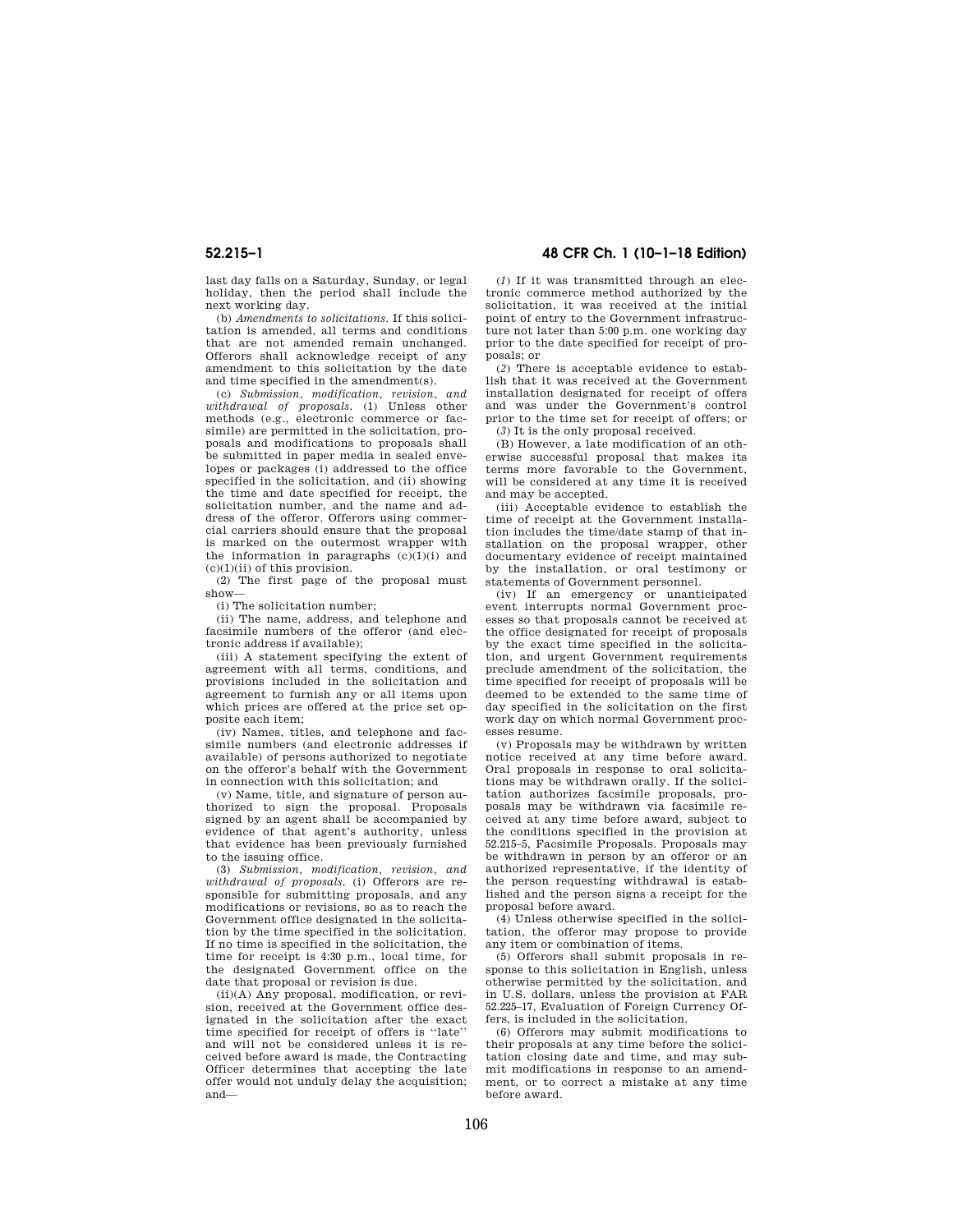## **Federal Acquisition Regulation 52.215–1**

(7) Offerors may submit revised proposals only if requested or allowed by the Contracting Officer.

(8) Proposals may be withdrawn at any time before award. Withdrawals are effective upon receipt of notice by the Contracting Officer.

(d) *Offer expiration date.* Proposals in response to this solicitation will be valid for the number of days specified on the solicitation cover sheet (unless a different period is proposed by the offeror).

(e) *Restriction on disclosure and use of data.*  Offerors that include in their proposals data that they do not want disclosed to the public for any purpose, or used by the Government except for evaluation purposes, shall—

(1) Mark the title page with the following legend: This proposal includes data that shall not be disclosed outside the Government and shall not be duplicated, used, or disclosed—in whole or in part—for any purpose other than to evaluate this proposal. If, however, a contract is awarded to this offeror as a result of—or in connection with—the submission of this data, the Government shall have the right to duplicate, use, or disclose the data to the extent provided in the resulting contract. This restriction does not limit the Government's right to use information contained in this data if it is obtained from another source without restriction. The data subject to this restriction are contained in sheets [insert numbers or other identification of sheets]; and

(2) Mark each sheet of data it wishes to restrict with the following legend: Use or disclosure of data contained on this sheet is subject to the restriction on the title page of this proposal.

(f) *Contract award.* (1) The Government intends to award a contract or contracts resulting from this solicitation to the responsible offeror(s) whose proposal(s) represents the best value after evaluation in accordance with the factors and subfactors in the solicitation.

(2) The Government may reject any or all proposals if such action is in the Government's interest.

(3) The Government may waive informalities and minor irregularities in proposals received.

(4) The Government intends to evaluate proposals and award a contract without discussions with offerors (except clarifications as described in FAR 15.306(a)). Therefore, the offeror's initial proposal should contain the offeror's best terms from a cost or price and technical standpoint. The Government reserves the right to conduct discussions if the Contracting Officer later determines them to be necessary. If the Contracting Officer determines that the number of proposals that would otherwise be in the competitive range exceeds the number at which an efficient competition can be conducted, the Con-

tracting Officer may limit the number of proposals in the competitive range to the greatest number that will permit an efficient competition among the most highly rated proposals.

(5) The Government reserves the right to make an award on any item for a quantity less than the quantity offered, at the unit cost or prices offered, unless the offeror specifies otherwise in the proposal.

(6) The Government reserves the right to make multiple awards if, after considering the additional administrative costs, it is in the Government's best interest to do so.

(7) Exchanges with offerors after receipt of a proposal do not constitute a rejection or counteroffer by the Government.

(8) The Government may determine that a proposal is unacceptable if the prices proposed are materially unbalanced between line items or subline items. Unbalanced pricing exists when, despite an acceptable total evaluated price, the price of one or more line items is significantly overstated or understated as indicated by the application of cost or price analysis techniques. A proposal may be rejected if the Contracting Officer determines that the lack of balance poses an unacceptable risk to the Government.

(9) If a cost realism analysis is performed, cost realism may be considered by the source selection authority in evaluating performance or schedule risk.

(10) A written award or acceptance of proposal mailed or otherwise furnished to the successful offeror within the time specified in the proposal shall result in a binding contract without further action by either party.

(11) If a post-award debriefing is given to requesting offerors, the Government shall disclose the following information, if applicable:

(i) The agency's evaluation of the significant weak or deficient factors in the debriefed offeror's offer.

(ii) The overall evaluated cost or price and technical rating of the successful and the debriefed offeror and past performance information on the debriefed offeror.

(iii) The overall ranking of all offerors, when any ranking was developed by the agency during source selection.

(iv) A summary of the rationale for award. (v) For acquisitions of commercial items, the make and model of the item to be delivered by the successful offeror.

(vi) Reasonable responses to relevant questions posed by the debriefed offeror as to whether source-selection procedures set forth in the solicitation, applicable regulations, and other applicable authorities were followed by the agency.